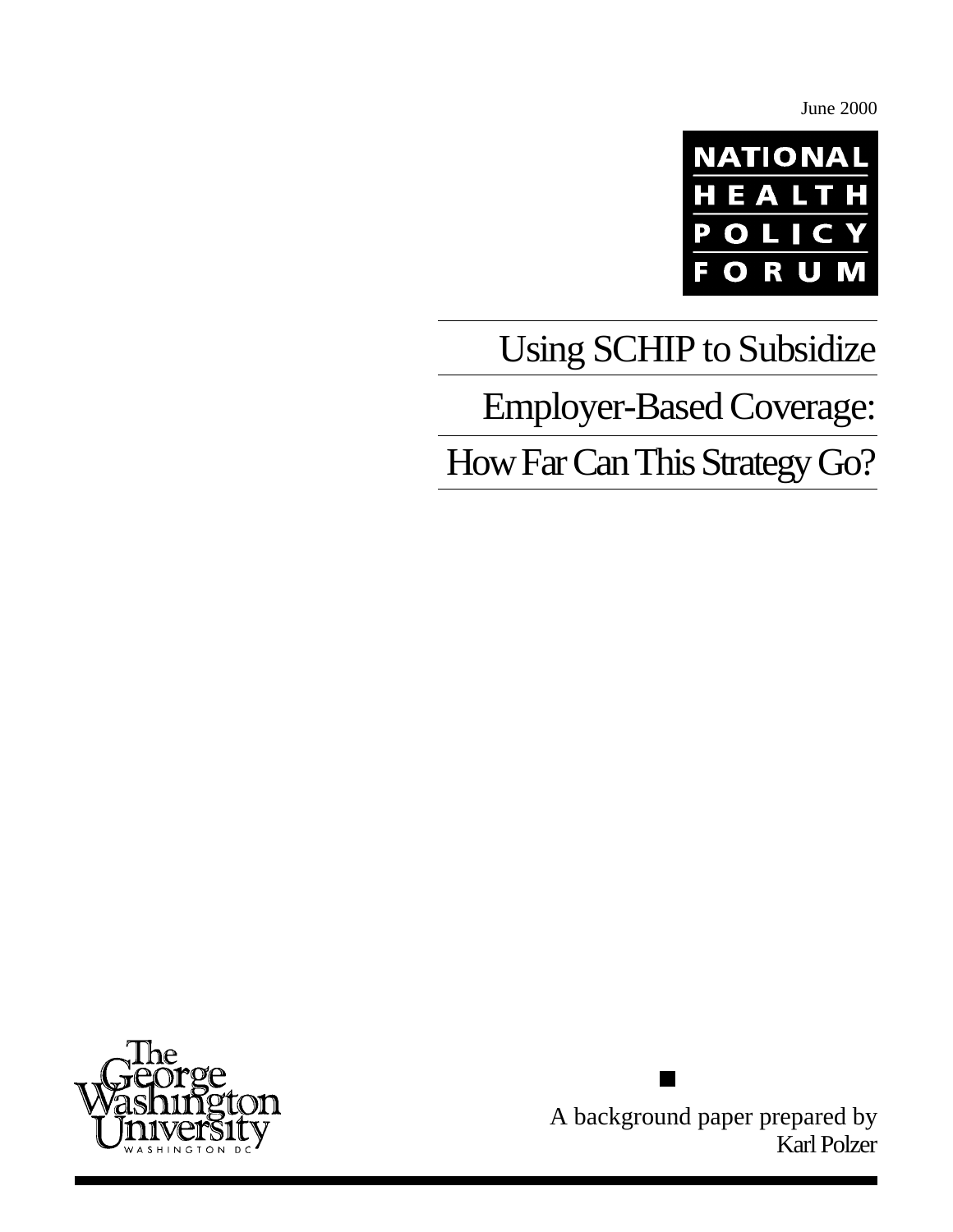The State Children's Health Insurance Program (SCHIP), enacted by Congress with strong bipartisan support as part of the Balanced Budget Act of 1997 (BBA), created a much-heralded new program to assist states in covering uninsured, low-income children. As the Department of Health and Human Services' Health Care Financing Administration (HCFA) prepares to issue final regulations implementing the program, $\frac{1}{2}$ virtually every state and territory in the country already has implemented an SCHIP program, and more than half of them provide coverage to children in families with income levels at or above 200 percent of the poverty line.<sup>2</sup> HCFA reports that nearly 2 million children, at some point during the year,<sup>3</sup> were covered in 53 SCHIP programs during the fiscal year ending September 30, 1999, including about 1.2 million in stand-alone SCHIP programs and almost 700,000 through SCHIP-funded Medicaid expansions.4

Yet, despite the enthusiasm generated by the early experience under SCHIP, several thorny health policy questions remain unanswered. Principal among them is whether the complex design of this program—including capped and ultimately declining federal funding levels,<sup>5</sup> strict targeting rules designed to prevent the "crowding out" of private insurance and Medicaid coverage, and federal subsidies that increase with rising family income—represent a lasting architecture for reducing the number of uninsured Americans. Some policy analysts assert that SCHIP represents more of a transitional policy that has at least begun the task of stimulating efforts to cover more uninsured farther up the income ladder. Others go farther and call the program a temporary policy whose internal tensions make it difficult for it to function as a transitional vehicle toward covering significant numbers of the uninsured.

In developing SCHIP (by adding Title XXI to the Social Security Act), Congress had to reconcile many conflicting political views that were brought to bear after the demise of the Clinton administration's universal health coverage initiative in 1993. As a result, the statute creating SCHIP is ambivalent in many ways.<sup>6</sup> While increasing the federal role in financing coverage for low-income children, Congress promised to give states more latitude in how to spend the money than under Medicaid (for example, states are allowed to cap SCHIP spending and enrollment). SCHIP reflects both generosity and parsimony on the part of the federal government. While SCHIP is supposed to help states cover more low-income children, Congress also took steps to protect the federal purse. Under the law, the new SCHIP funds (with a higher federal match rate than that paid to Medicaid) are not supposed to be used for health insurance for children already eligible for Medicaid or covered by private insurance. Thus, on one hand, the new, juiced-up federal funding under SCHIP was targeted at populations earning more than those eligible for Medicaid but, on the other, was not supposed to crowd out of any form of existing coverage, including that offered by either Medicaid and employers.

One of the last major unresolved sets of issues in the implementation of SCHIP has to do with the program's capacity to subsidize the provision of employer-sponsored insurance. With certain strings attached, states can use SCHIP dollars to subsidize employer-sponsored coverage either for children alone or for families that include eligible children. States must apply for a federal waiver to subsidize family coverage but not to subsidize children alone with SCHIP dollars. Under HCFA's proposed rules implementing SCHIP, states may apply for a waiver allowing them to use SCHIP funds to purchase "family coverage under a group health plan or health insurance coverage that includes coverage for targeted lowincome children" if the state establishes that the coverage is "cost-effective" and would not substitute SCHIP funds for (or crowd out, to use health policy vernacular) other forms of coverage.<sup>7</sup> HCFA defines cost-effectiveness in this part of the regulations to mean that federal funds provided to states for subsidizing family coverage shall not exceed what would have been paid under the program to cover eligible targeted children in a regular stand-alone SCHIP program.

So far, HCFA has given approval to three states— Massachusetts, Mississippi, and Wisconsin—to implement premium subsidy programs under SCHIP. Aside from some limited experience under Medicaid going back about a decade, programs merging federal and state funds to subsidize private health insurance coverage are a new concept posing a steep learning curve for policymakers at all levels of government.<sup>8</sup> Iowa has one of the nation's most-developed programs that uses Medicaid funds to pay for employer-related and other private health insurance for Medicaid-eligible people. Begun in 1991, the program now serves about 8,000 participants. Using SCHIP funds to subsidize employersponsored coverage has drawn a great deal of interest among state policymakers, in part because SCHIP's federal matching rate and eligibility limits are both higher than those for Medicaid.<sup>9</sup> Yet many state officials have expressed a great deal of frustration with what they perceive as federal barriers (either statutory or regulatory in origin) to implementing premium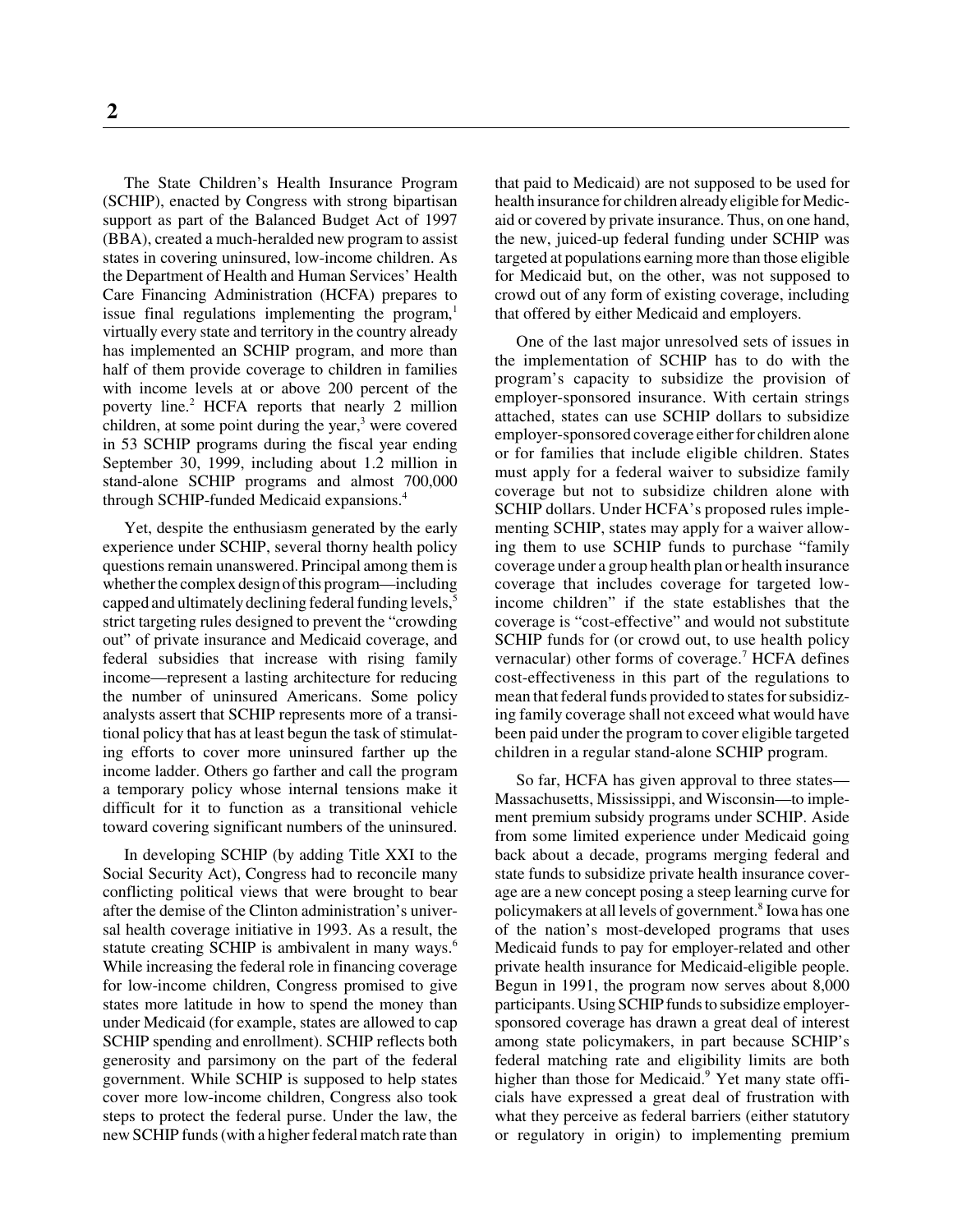subsidy programs under SCHIP. The points they raise include the following:

- In general, federal requirements are overly complex and rigid, thereby making subsidy programs difficult to administer and raising administrative expenses.
- Federal requirements designed to limit the crowding out of existing coverage and federal cost-effectiveness standards are unreasonably strict and raise issues of equity in how different types of employees and employers might fare under SCHIP.
- Federal requirements for benefits and cost-sharing are not consistent with private-sector employee benefit plans (therefore, in many instances, states have to add significant supplemental coverage, which can be a difficult and costly undertaking).
- States are not in a position to enforce federal requirements regarding the characteristics of employer-sponsored health plans or regarding access to appeals processes because the state has no direct contractual relationship with the employer plan (eligibility is triggered when employees apply at a state office).

Many state officials and policy analysts interviewed are taking a wait-and-see attitude toward premium subsidy efforts under SCHIP. While most are generally supportive of giving this approach a try, many question whether it can cover many children in its present form. HCFA officials say they are considering states' concerns in developing the final SCHIP rules.

Organized labor has also expressed interest in exploring ways that SCHIP funds can be used to subsidize health insurance for uninsured dependents of workers covered by union-negotiated health plans (which can be operated either by employers or by unions themselves). Recently, the AFL-CIO and several national unions have begun discussions at both the federal and the state level about how they might work with states, not only to facilitate the development of SCHIP subsidy programs, but also to expand current efforts to make sure that people eligible for Medicaid and SCHIP sign up.

# **THE BACKDROP: BUILDING ON MEDICAID**

So far, the employer subsidy efforts represent only a tiny part of the SCHIP program's spending and enrollment. SCHIP, in turn, is a modest-sized federal/state program that sits on top of a much larger one: Medicaid. In creating SCHIP, the BBA appropriated \$24 billion over five years and \$40 billion over ten years to help states expand health insurance to children whose families earn too much to qualify for Medicaid, yet not enough to afford private insurance. In 1998, about 12 million American children and 32 million nonelderly adults lacked health insurance. Of the uninsured children, 4.2 million were in families earning less than 100 percent of the federal poverty level (FPL), 3.8 million were in families earning 100 to 199 percent of the FPL, and 1.8 million were in families at 200 to 299 percent of the FPL.<sup>10</sup>

Enacted along with Medicare in 1965 and expanded several times thereafter, Medicaid is an entitlement program that pays for medical assistance for certain vulnerable and needy individuals and families with low incomes and resources, while leaving many other types of low-income people uncovered. All the states have a Medicaid program (though they are not compelled to have one). In fiscal year 1998, about 41 million Americans were enrolled in Medicaid at some point during the year (HCFA estimates about 32 million people at any given point in time), costing federal and state taxpayers a total of about \$168 billion (not including some administrative costs and disproportionate share payments).<sup>11</sup> Although children and adults in low-income families make up nearly three-quarters of Medicaid enrollment, most Medicaid spending goes toward the elderly, blind, and disabled. In fiscal year 1998, Medicaid provided medical coverage for more than 19 million children at some point during the year.

Although Medicaid is the largest source of funding for medical and health-related services for the nation's poorest people, as noted above, the program does not cover all poor persons.<sup>12</sup> The following are some of the major categories of people automatically eligible for Medicaid:

- Individuals who would have met the (pre-federalwelfare-reform) Medicaid requirements for the AFDC program that were in effect in their state on July 16, 1996 (states have the option to set more liberal criteria).
- Children under age six whose family income is at or below 133 percent of the FPL.
- Pregnant women whose family income is below 133 percent of the FPL (services to women are limited to those related to pregnancy, complications of pregnancy, delivery, and postpartum care).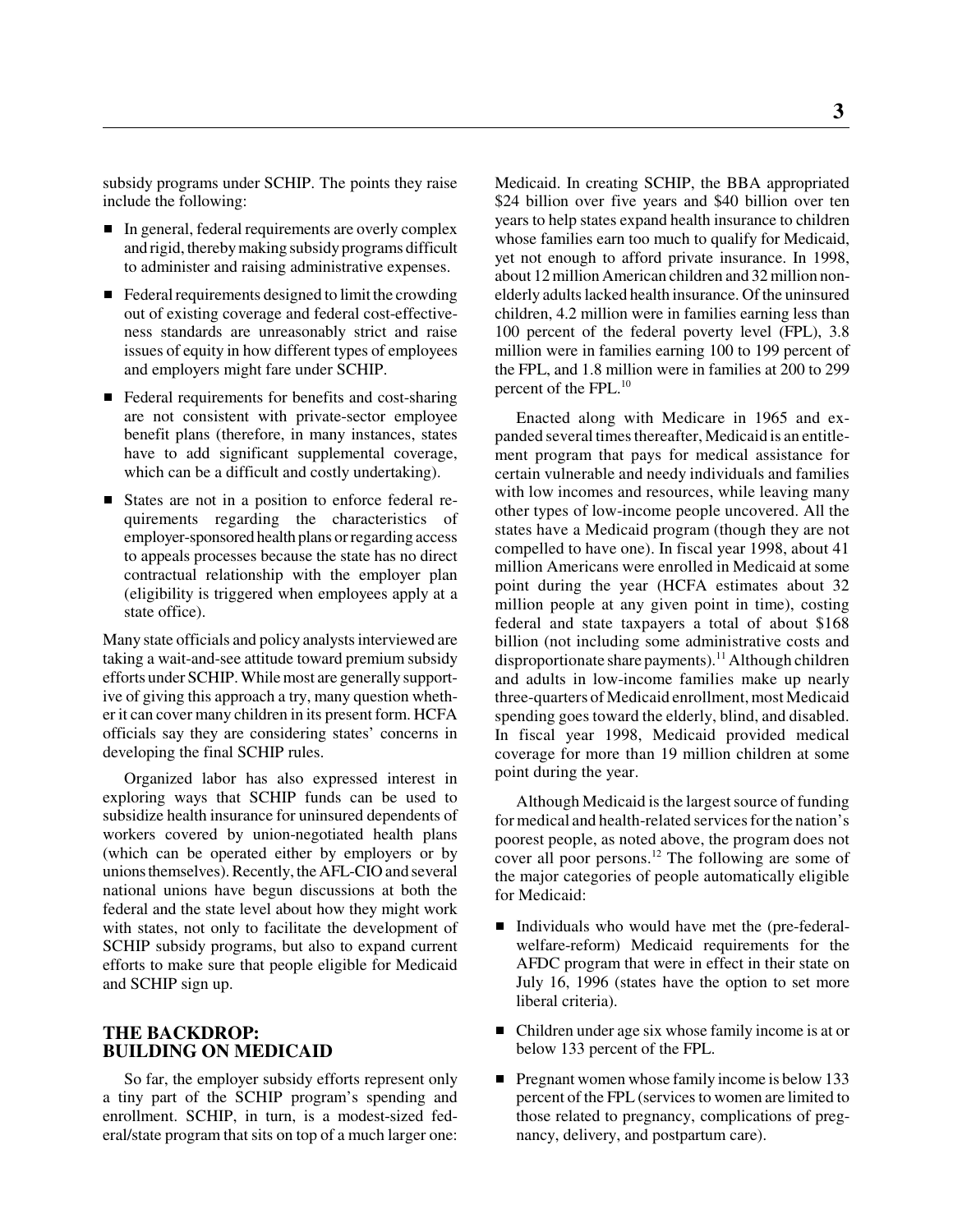■ Supplemental Security Income (SSI) recipients in most states (some states use more restrictive Medicaid eligibility requirements that pre-date SSI).

Most categories of low-income adults are not automatically eligible for Medicaid. States generally have broad discretion in determining which groups their Medicaid programs will cover and the financial criteria used to establish Medicaid eligibility.<sup>13</sup> The BBA presents states with three basic choices for structuring their SCHIP programs. They may (*a*) create a new state children's health insurance program or enlarge an existing one; (*b*) expand their current Medicaid programs by raising eligibility limits; or (*c*) use a combination of the two approaches.

Because SCHIP dollars are not supposed to cover previously insured children, Medicaid income standards in place in each state as of March 1997 establish the lower boundary for eligibility for that state's SCHIPfunded coverage.<sup>14</sup> The breadth of SCHIP-funded coverage in a state depends on both these lower eligibility boundaries and the upper SCHIP eligibility boundaries, both of which vary widely across states. Lowerincome limits under SCHIP for children up to one year of age, for example, range from 133 percent of the FPL (in 17 states) to 275 percent of the FPL (in 1 state). Upper-income limits for SCHIP programs approved by HCFA currently range between 100 percent and 350 percent of the FPL. (HCFA notes that the upper-income levels of SCHIP do not necessarily reflect the upper boundaries of a state's publicly funded coverage for children, in part because of Section 1115 demonstration programs. Some states have used Section 1115 programs to expand children's coverage under Medicaid and are using SCHIP funds for only a limited part of this coverage.)

Although SCHIP dollars by definition are targeted at populations with greater incomes than those covered by Medicaid, the program offers states a much more generous match rate than under Medicaid. The portion paid by the states under SCHIP is 30 percent less than the historic state Medicaid rate. Under SCHIP, state matching requirements range from 15 percent to 35 percent of the total cost of medical assistance, in contrast to the 23 percent to 50 percent states are responsible to pay under Medicaid. (For example, if a state's match rate is 50 percent under Medicaid, it drops to 35 percent under SCHIP. The federal matching rate for SCHIP is capped at 85 percent of total program costs.) (While the total number of dollars that states may draw down under SCHIP is capped, there is no cap under Medicaid.)

It should be noted that the federal welfare reform law enacted in 1996 gives states an opportunity (littlerecognized outside Medicaid circles) to use Medicaid funds to provide health coverage to low- and modestincome working parents. Section 1931 of the Social Security Act permits states to use Medicaid dollars to cover populations not specifically eligible for Medicaid by offering states the option of setting their own income and resource requirements when determining Medicaid eligibility for families.<sup>15</sup> By allowing families with higher incomes and assets to qualify for Medicaid, states can cover families with higher incomes and extend transitional Medicaid assistance to parents entering the workforce. States may even eliminate the resource (asset) test altogether. So, states are able to reach the same populations through Medicaid as they can through SCHIP, but they have an incentive to do so through SCHIP, when possible, due to the program's higher federal match rate. Section 1931, however, does not provide states with a mechanism to provide health coverage for single low-income adults or childless couples, only those with children.

# **SUBSIDIZING EMPLOYER COVERAGE: SCHIP'S FINAL FRONTIER**

While SCHIP dollars may not, by law, crowd out employer-provided coverage, they may be used to subsidize it and, as noted above, several states are interested in trying this approach. So far, only Massachusetts has done so to any appreciable extent.

# **Federal Strings**

States interested in using SCHIP funds to subsidize employer-sponsored coverage must meet a number of federal requirements, including crowd-out prevention measures, cost-effectiveness rules, employee costsharing limits, and benefits levels. Because of these complex rules, federal officials have cautioned states to weigh the costs of program administration against the benefits of insuring more children.<sup>16</sup> A particularly burdensome aspect of administering premium subsidy programs in both the SCHIP and Medicaid environments, some analysts say, is that states have to ensure that many requirements are met on a case-by-case basis.

#### **Crowd-Out Rules**

In February 1998, HCFA issued a letter to state officials outlining rules designed to insure that SCHIP funds used to subsidize employer-sponsored plans would end up covering previously uninsured children, not those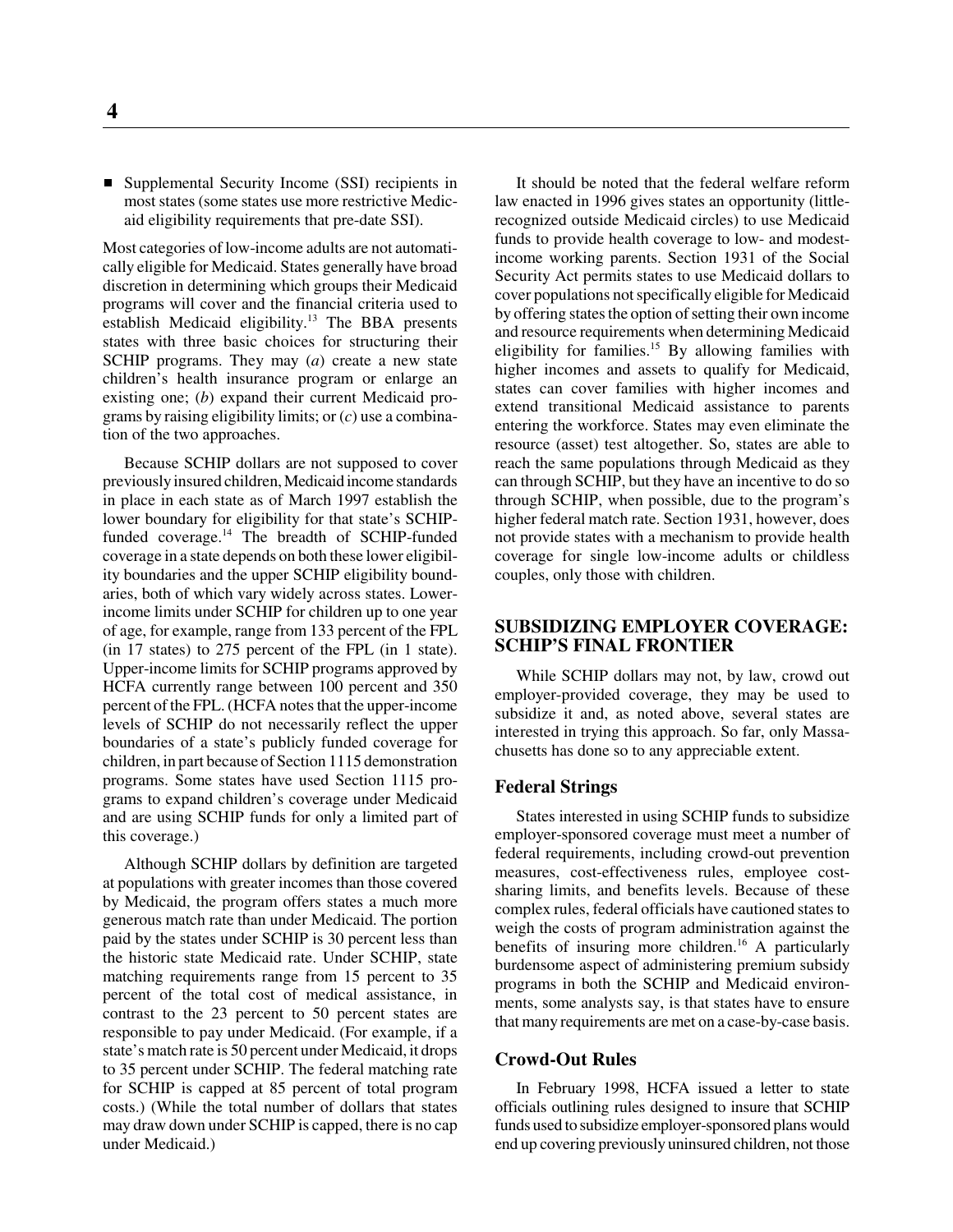already insured. According to the letter, children have to be without group health insurance for at least the previous 6 months to be eligible (states can require a longer period of uninsurance, lasting up to 12 months). Second, to discourage employers from reducing their existing contributions for dependent coverage, states may subsidize with SCHIP dollars only where the employer contributes at least 60 percent of the cost of family coverage (if states can show the average employer contribution rate is lower in a particular state, HCFA may consider a lower contribution requirement for that state's subsidy program).17 Third, a cost-effectiveness test is applied to ensure that the state subsidy to the employer plan does not exceed what the state would have paid to cover eligible children in SCHIP or Medicaid. Fourth, families electing to receive the subsidies must apply for the full premium contribution available from the employer. Fifth, states must collect information on and evaluate the amount of coverage substitution, if any, that has occurred under the subsidy program.

While federal and state officials are taking steps to prevent SCHIP funds from crowding out existing coverage, estimates of how much crowding out is going on or might occur (as well as the importance of this phenomenon) vary widely, according to a report published in May 1999 by the U.S. General Accounting Office (GAO).<sup>18</sup> In analyzing the SCHIP legislation, the Congressional Budget Office estimated that, in the long run, about 40 percent of SCHIP participants would have had some other type of coverage. The GAO also reported an Urban Institute projection of crowd-out ranging from 22 percent to 39 percent of SCHIP enrollees. Recent evidence of crowd-out has surfaced in Rhode Island. The *Providence Journal* has reported that up to 20,000 Rhode Islanders have dropped private coverage to join Rite Care, a state program financed with Medicaid and SCHIP funds.<sup>19</sup> Consultants working with the state program, however, estimate that the number is lower—somewhere between 4,000 and 8,000 of the 104,000 people in Rite Care.

## **Equity Concerns**

Requiring recipients to be without group health insurance for at least six months to qualify for SCHIP premium subsidies raises several questions of fairness. For example, among employees at a firm offering insurance but requiring a substantial employee premium contribution, those who have been paying the contribution would not be eligible for government subsidy, while those who had gone uninsured would be eligible. So, some free riders arguably might be rewarded, while those who had acted responsibly would not. It should be

**5**

noted that most of the equity issues that arise in the context of subsidizing employer coverage through SCHIP also present themselves in the larger SCHIP program.

# **Benefit Benchmarks**

Premium subsidy programs must provide benefits that meet SCHIP benchmarks. Under the statute, states may choose one or more benchmark plans from among three options: (*a*) the commercial health maintenance organization (HMO) plan in the state with the largest enrollment, (*b*) the state employee plan, or (*c*) the Federal Employees Health Benefit program standard-option preferred provider organization. Programs can qualify either by providing one of the benchmark benefit packages or by offering coverage deemed to be "benchmark-equivalent." Because most employer plans do not conform to these benchmarks and many offer lesser levels of benefits, states often must cover additional benefits (sometimes referred to as "wrap-around coverage") in order for that coverage to qualify for SCHIP subsidies. It should be noted that the benefit package required under Medicaid coverage is much more comprehensive than what is required under SCHIP.

# **Cost-Sharing**

Employer coverage provided with SCHIP subsidies must meet the same cost-sharing requirements as those applied under the regular SCHIP program. There may be no cost-sharing requirements for well-baby and wellchild visits. Families with incomes below 150 percent of the FPL may pay no more than the Medicaid-level of copayments, which includes a cap of \$5 for office visits. Families with incomes exceeding 150 percent of poverty may pay no more than 5 percent of their total income for cost-sharing in a given year including both premium contributions and cost-sharing required at the point of service.

# **TARGETING**

# **Subsidized Coverage versus a Stand-Alone Program**

One of the arguments in support of covering lowincome children by subsidizing family coverage offered in the workplace instead of enrolling them in a separate public program is that family coverage may make it more likely that children will use preventive services and other forms of medical care. It is well established that uninsured people use significantly fewer medical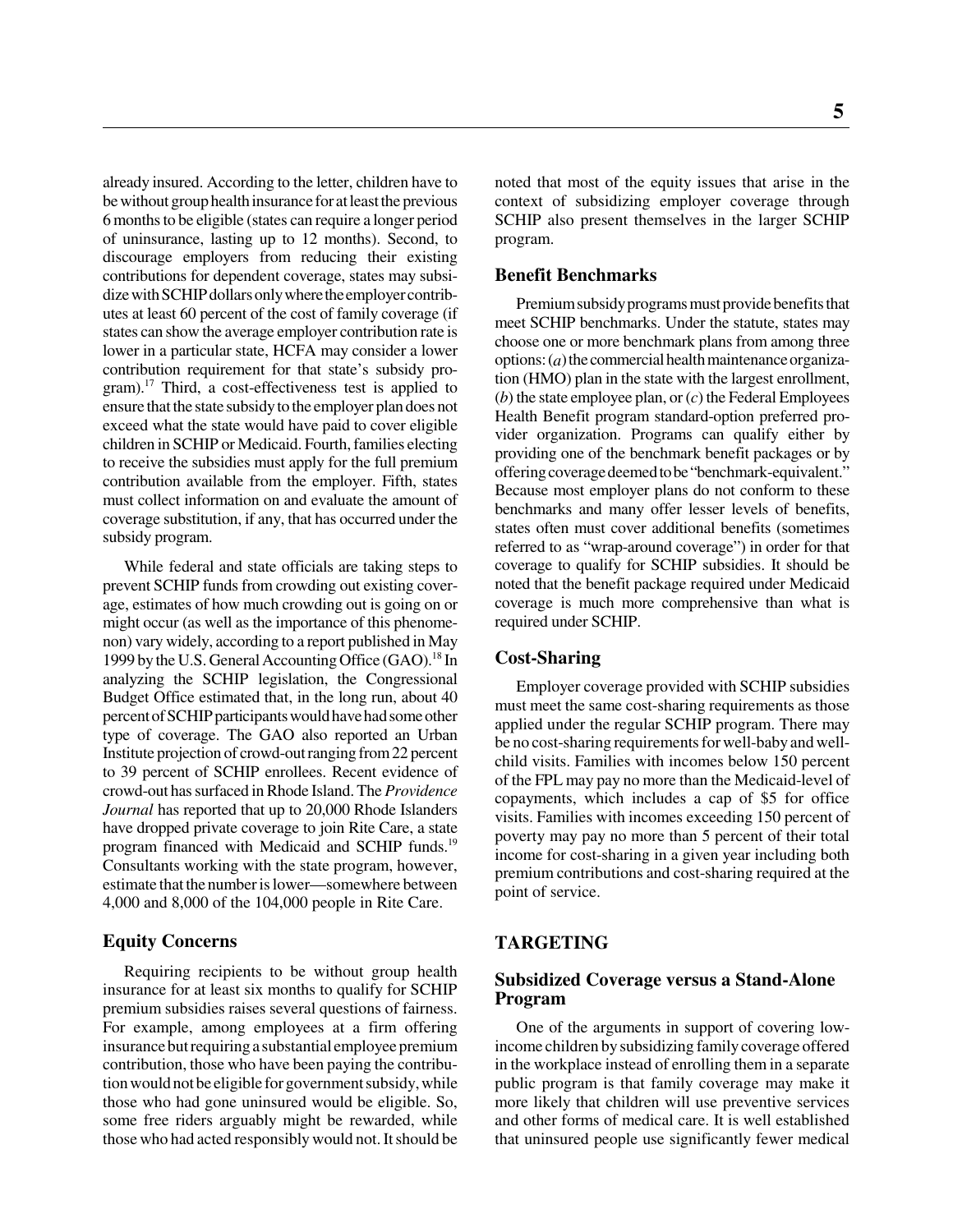services than insured people. Recent research shows that the primary parent's use of physician services is a strong indicator of whether a child would use physician services, whether they happened to be insured or not.<sup>20</sup> Because of this link, some argue that it is best that children and their parents are insured in the same plan. But others point out that using employment-based coverage to subsidize low-income children's health coverage has several inherent limits. One is that their parents' employment is often not stable. Many lowincome people jump from one job to another and in and out of employment, creating many opportunities for a child's health coverage to be interrupted if it is based on a parent's place of work. Another factor is that families are not always stable. (It is only fair to note, however, that Medicaid programs experience high turnover rates as well.)

Most states interested in using SCHIP dollars are interested in subsidizing entire families. Due to federal cost-effectiveness rules and the administrative burdens inherent in the program, it is questionable that this approach will end up covering many families—at least in its current form.

#### **Employment-Based Coverage**

A government strategy of subsidizing employmentbased coverage for lower-income people requires several preconditions, many of which are outside the control of government officials. For this approach to work, a worker's employer first must offer coverage. Second, the employee has to be eligible under the employer's plan. Third, the government subsidy has to be large enough to enable the employee to afford the coverage. Of course, the employee has to know about the subsidy option, apply for it, and qualify. Finally, the employer (or union) plans must qualify for subsidization and their administrators must be willing to work with whatever requirements are attached to the government subsidy program. In 1997, 83 percent of firms offered coverage for at least some workers. $21$  Among those firms offering coverage, 84 percent of employees were eligible for it. Of those employees eligible, 87 percent signed up for coverage. So, after netting out the effects of employees' being ineligible and declining coverage, only 60 percent of employees were covered (although 83 percent of firms offered coverage).

In implementing premium subsidy programs, some policy experts point out that it will be easier for states to target them toward employees of large firms because almost all larger firms offer coverage, while many smaller firms do not. (In 1997, 99 percent of firms with

500 or more employees offered health coverage, while 55 percent of firms with fewer than 50 employees offered it.) On the other hand, the families of people working for small firms are far more likely to have lower incomes and be uninsured—that is, to qualify for SCHIP subsidies. (In 1997, the coverage rate was 76 percent in firms with 500 or more employees, compared to 38 percent in firms with fewer than 50 employees.) Using a subsidy approach to reach employees at small firms often involves a more complex strategy. If the employer does not offer a plan or the employee is not eligible for a plan, there is nothing to subsidize. The Institute for Health Policy Solutions, which is providing technical assistance to states attempting to implement SCHIP subsidy programs, has estimated that more than one in three uninsured children may have access to an employer plan offered to one or both or their parents (with the caveat that the percentage of children falling in income categories eligible for SCHIP may be different because the data is not adjusted to account for variance in access to employer coverage based on family income).

# **STATE EXPERIENCES**

As mentioned above, HCFA has approved applications by three states to subsidize employer-provided coverage under SCHIP. As of this writing, the Massachusetts program has covered several hundred people through SCHIP premium subsidies after two years, while Wisconsin's SCHIP subsidy program managed to cover only a few families after about one year. Mississippi is still attempting to implement its program. The following are brief descriptions of efforts to implement the programs in these states. Several other states interested in beginning such subsidy programs also have approached HCFA. The approaches proposed in two of those states, Maryland and Oregon, are described as well.

#### **Massachusetts**

Under Section 1115 of the Social Security Act, Massachusetts gained federal approval of a five-year Medicaid research and demonstration project with a broad policy objective of increasing health insurance coverage while curbing the growth of the state's disproportionate share hospital and uncompensated care pool expenses. At the end of the demonstration program's second year (state fiscal year 1999), the program's total enrollment was more than 776,000.

The Section 1115 waiver gave the state authority to subsidize employer-based insurance with Medicaid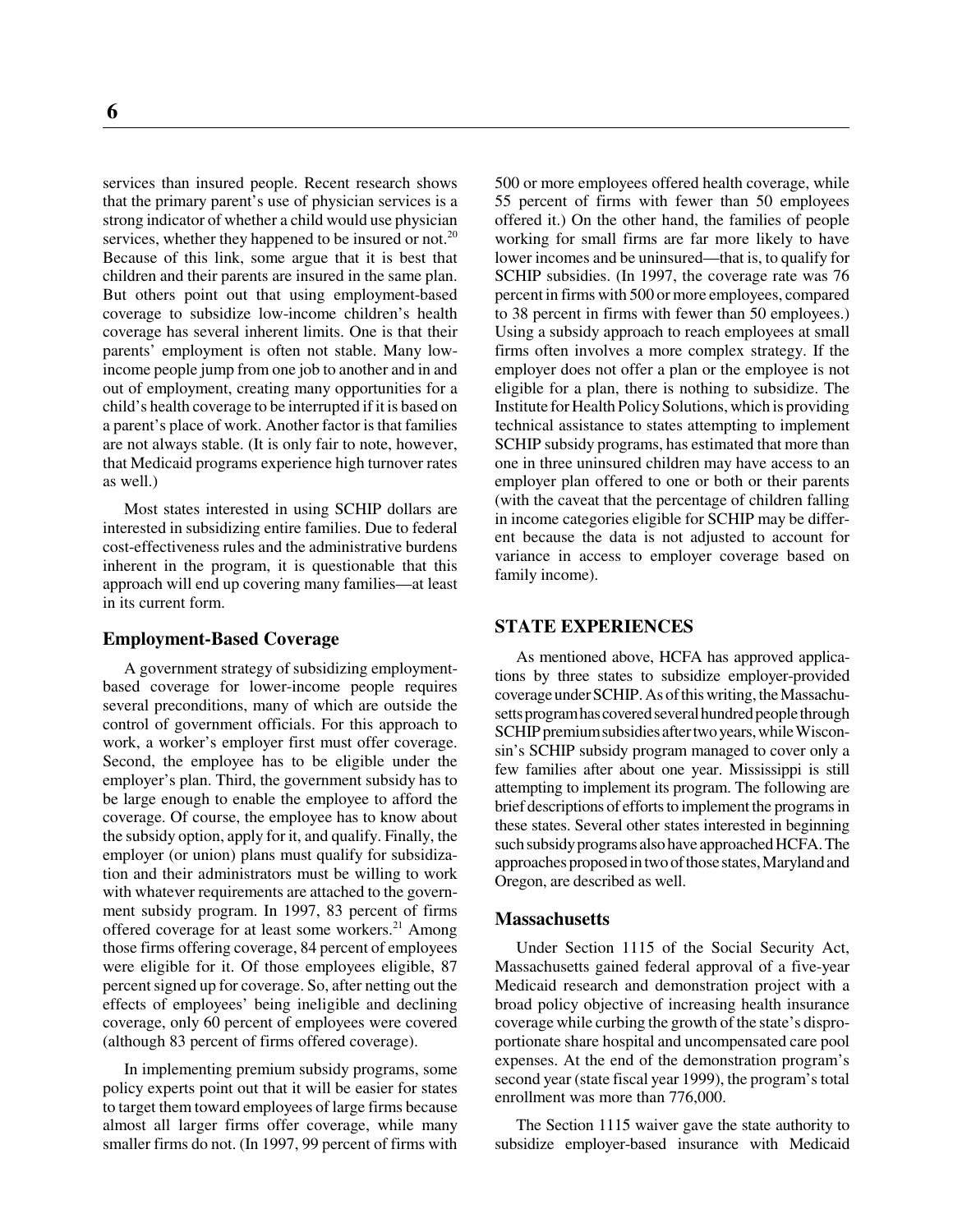dollars. Massachusetts Medicaid officials have developed parallel premium subsidy programs, one utilizing federal Medicaid funds and the other SCHIP funds. Under the state's premium assistance program, SCHIP funds are used only for uninsured families, while Medicaid funds can be used to subsidize premiums for currently insured families. After two years, the program subsidizes a total of about 7,000 people with employment-based coverage (3,815 children covered by 1,837 family policies) and also purchases about 500 policies for adults, according to a state official. The vast majority of these people are subsidized with Medicaid funds. Only a few are subsidized with SCHIP dollars, partly because the administrative complexity of doing so is greater.

Massachusetts implemented SCHIP as a mixed model that includes both a stand-alone program and a Medicaid expansion. Children with incomes between 150 percent and 200 percent of the FPL may receive SCHIP coverage two ways, either directly or through the premium subsidy program (called the MassHealth Family Assistance Program). If families have access to suitable employer-based coverage, they must take it in order to receive assistance (instead of enrolling in the stand-alone program). Premium subsidy payments are made in one of two ways, either directly to families or to employers via fiscal intermediaries.

Among the reasons that the state developed a premium assistance program are that officials believed that many of the people in the targeted income range had access to employer coverage and they wanted to take advantage of private dollars already available to go toward premium payments. Officials also believed that people would be more likely to accept assistance for a program that resembled private coverage rather than a separate public program. They also believed that children would fare better in the same plans as their parents.

The subsidy program is one part of Massachusetts' multi-faceted approach to increase coverage. The state also is offering employers currently not providing health plans incentive payments equaling \$1,000 for family coverage, \$800 for dual coverage (for example, two adults or an adult and a child), and \$400 for one adult if they begin offering a plan (if they have employees who are eligible under either subsidy program). By May 1, 122 employers were receiving payments under this program.

According to state officials, Massachusetts has negotiated some flexibility from federal regulators that may have facilitated the development of its premium subsidy program. For one thing, under its Section 1115 waiver, the state is allowed to tap into Medicaid funds

to cover previously insured people. Also, under both the Medicaid waiver and the SCHIP initiative, the state gained federal approval to subsidize job-based coverage in instances where an employer contributes only 50 percent of premium (as compared to the 60-percent employer contribution typically required for subsidies under SCHIP).

#### **Wisconsin**

Wisconsin's SCHIP premium subsidy program has been up and running for one year. Despite considerable effort by state officials and a not insignificant investment in computer technology used to determine eligibility, by the end of July 2000 only five families (or a total of 20 people) will have been found to be eligible for the subsidy program.

Under a federal waiver, state officials have tapped into both Medicaid and SCHIP funds to develop a program called BadgerCare, basically targeted at families with incomes too high for Medicaid. Children and their parents with income at or below 185 percent of the FPL are eligible and, once enrolled, may remain in BadgerCare until family income exceeds 200 percent of the FPL. Begun about one year ago, the program so far has enrolled more than 60,000 people (representing about 25,000 "cases"). A state official characterized enrollment in BadgerCare as "phenomenal," noting that about two-thirds of the targeted population already has signed up. The official also said that there was evidence that some people had dropped their employer coverage a few months before enrolling.

As part of their strategy to keep families covered in the same health plans, state officials built the SCHIP employer coverage subsidy program—called the Health Insurance Premium Payment (HIPP) program—into BadgerCare and developed a computer system to determine eligibility for subsidies as a routine part of the application process. If a person with income too high for Medicaid comes in to apply for assistance, state officials first determine whether he or she is eligible for BadgerCare. Once a person is found eligible for BadgerCare, officials begin the process of determining his or her eligibility for the employer subsidy program. First, they call to ask who the person's employer is. Once that is determined, the computer system generates a form that state officials mail to the employer, asking a series of questions to ascertain the employee's eligibility for SCHIP subsidies (for example, the employer's contribution level and benefit levels). If there is no response in 28 days, officials attempt to contact the employer. After 56 days, if no contact has been made,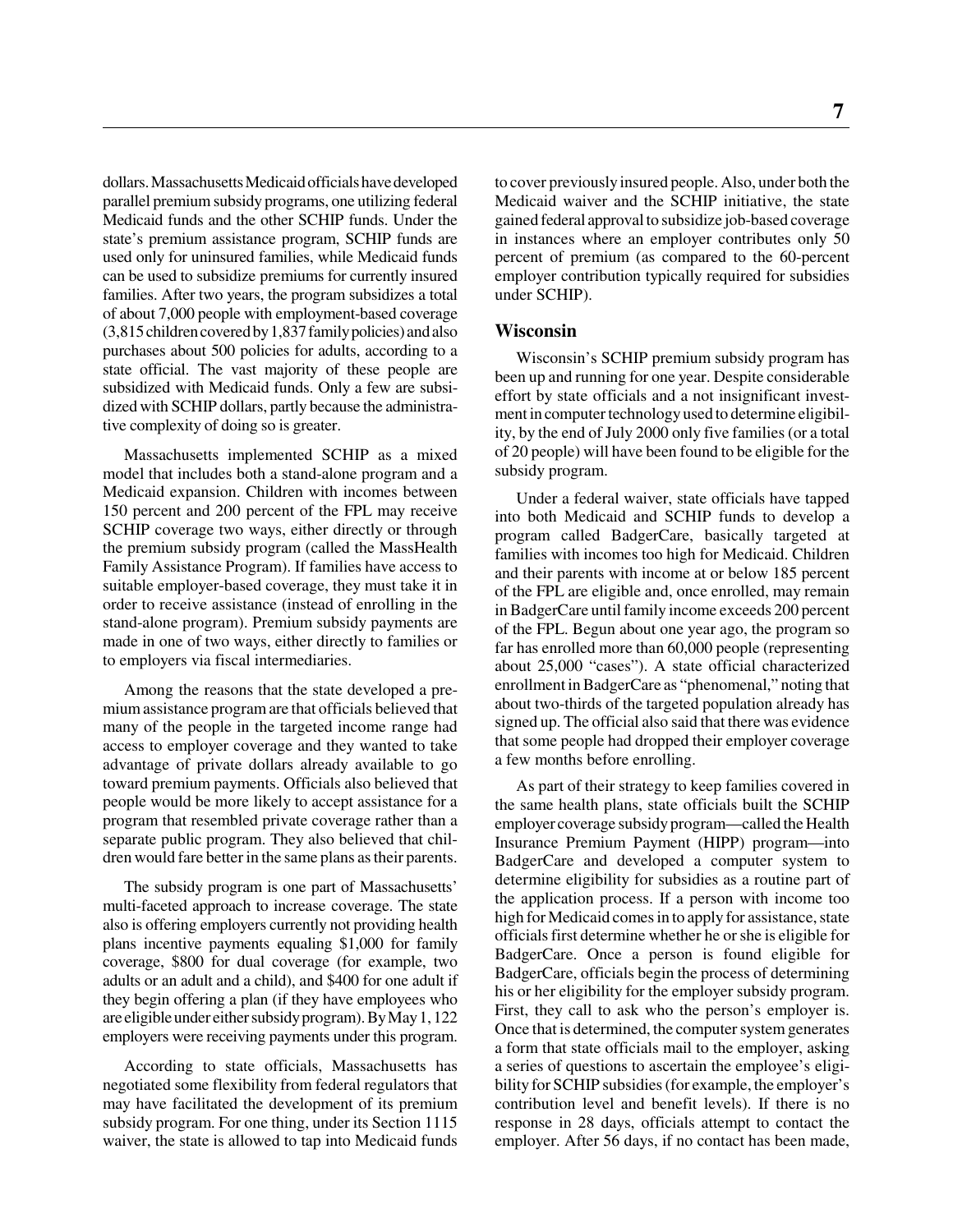they enroll eligible applicants in a BadgerCare HMO, which offers coverage similar to that provided to Medicaid recipients. (While people are waiting for evaluation of their eligibility for premium subsidies, the state covers them under BadgerCare on a fee-forservice basis.) In about 65 percent of the 25,000 cases to date, state officials have received information back from employers—information that is often bulky, misleading, and outdated. Of the employers responding, 31 percent reported that the BadgerCare recipient in question was no longer employed by them. (One reason for this is that up to three months can elapse between the beginning of the BadgerCare application process and the end of the HIPP program eligibility process.) From the information they receive from employers, state officials discover that many people are ineligible because the employer's contribution rate is less than 60 percent of premium (breaking the federal limit) or greater than or equal to 80 percent (exceeding a state limit). This is the main factor causing the majority of BadgerCare recipients to fail the HIPP eligibility process. The second major reason is the nature of the health coverage offered by their employers; in many cases, the coverage available to employees is too limited to qualify for subsidy under the law.

For those applicants still possibly eligible, the employer-provided information is fed into a computer program to determine the employee's eligibility for SCHIP premium subsidies. According to a state official, to determine whether the subsidy program will be costeffective, the computer program compares (*a*) the cost of paying for BadgerCare HMO coverage along with a small fee-for-service wrap-around to (*b*) the cost of paying the premium subsidy plus any necessary benefit and copayment wrap-arounds plus the state's cost of administering the program. The difference between the cost of the benefit wrap-around for BadgerCare HMOs (about \$5 a month because the HMOs cover most benefits required by Medicaid) and the benefit wrap-around for the employer plan may be quite large because a private-sector plan's level of coverage may require the state to pay for additional benefits costing up to \$150 a month to meet federal benefit requirements.

Given the steps they must go through for people to qualify for the subsidies, state officials say it comes as no surprise that only a few families have qualified, despite the deluge of information from employers. Nevertheless, state officials have no plans of discontinuing the subsidy program and say that whatever they might learn from the exercise could be very valuable in the future, should federal rules be made more flexible.

# **Mississippi**

After gaining HCFA approval, officials in Mississippi hired the largest insurer in the state (Blue Cross and Blue Shield of Mississippi) to help administer the state's SCHIP program to subsidize employment-based coverage. The insurer has identified several administrative issues that state officials say may prevent them from implementing the program. For one thing, the insurer has determined that only about 10 percent to 15 percent of employer plans in the state would qualify for SCHIP subsidies. Mississippi is a largely rural state with almost no HMOs and many small employers. While most employers offer dependent coverage, they often do not contribute towards it, thereby violating HCFA's employer contribution rule. In applying to HCFA, Mississippi officials made the argument that the agency's requirement that employers pay at least 60 percent of the premium was not necessary due to the presence of the cost-effectiveness rule. HCFA officials did not buy this argument but did agree to lower the employer contribution requirement for Mississippi's program to 50 percent of premium.

Most plans in Mississippi also have employee costsharing requirements that exceed SCHIP's limits. State officials say that, due to several factors, the employer subsidy program may be so expensive as to violate the cost-effectiveness test under SCHIP. These factors include the general cost of meeting SCHIP requirements, the cost of creating and administering wraparound benefit packages, and the cost of providing the wrap-around benefits themselves.

# **Maryland**

Maryland state officials plan to subsidize employer coverage as part of an SCHIP coverage expansion. Beginning July 1, 2001, Maryland children whose family income is greater than 200 percent of FPL and at or below 300 percent of poverty will be eligible to enroll in the program. If employer-sponsored coverage meeting federal and state requirements is not available, eligible children will be enrolled directly in a managed care organization offering the same services as currently provided under the state's Medicaid plan (called HealthChoice) for children at or below 200 percent of poverty. For employer-provided health plans to be eligible for subsidization under the program, the benefits must be equivalent to a benchmark plan. Maryland has selected the HMO with the largest commercial, non-Medicaid enrollment in the state as its benchmark plan.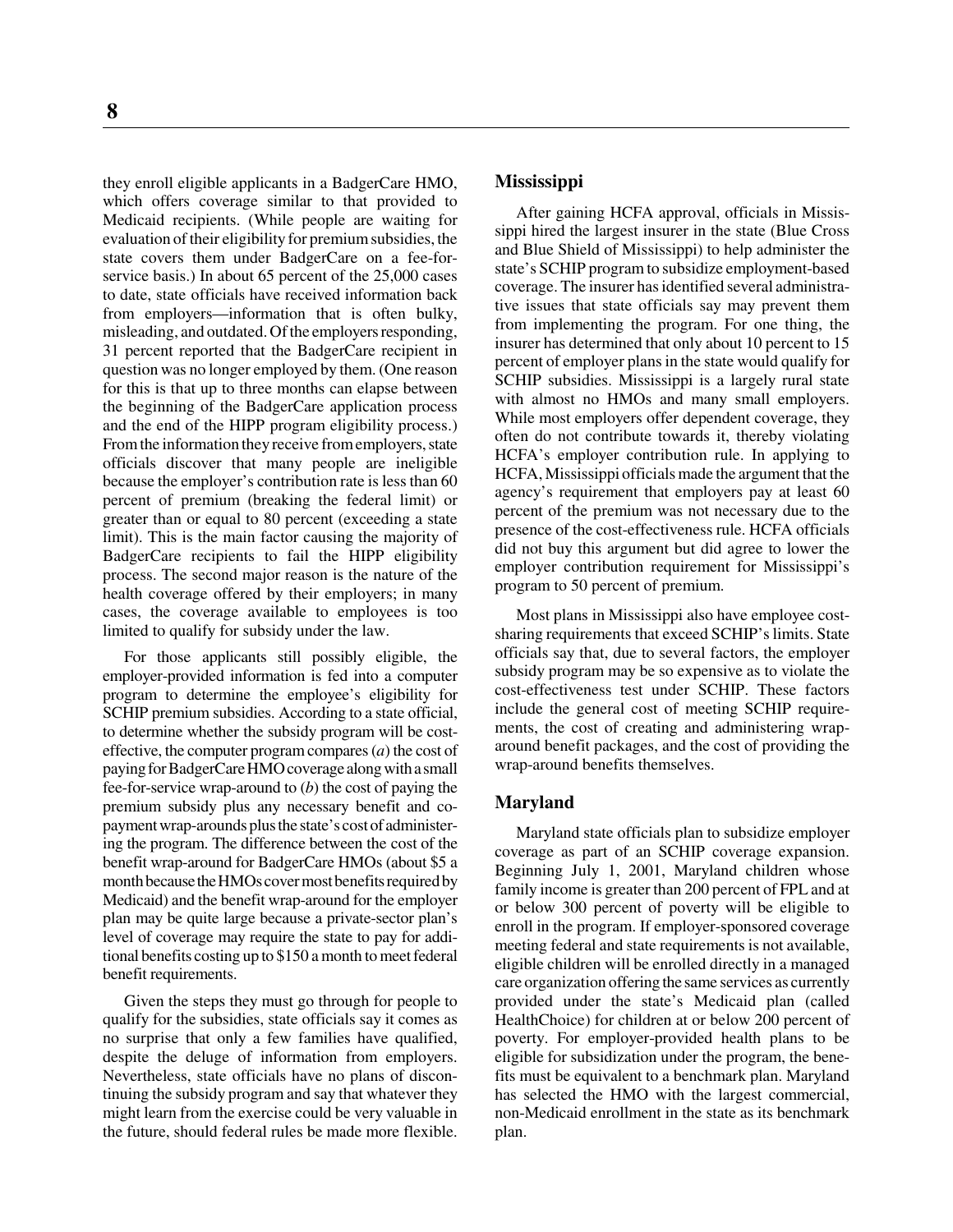According to a state Medicaid official, some members of the state legislature worried that the decision to subsidize workers with incomes up to 300 percent of the FPL might lead some employers to drop coverage for all workers. In preparing to implement the program, a key issue that has arisen has been how to get employers to participate; many have said that they would not be interested in participating if doing so means the imposition of any additional administrative burdens. This sentiment by employers has been echoed in many other states as well.

### **Oregon**

Discussions between officials from the state of Oregon and HCFA have bogged down regarding how to use SCHIP dollars to fund an employer insurance subsidy program that the state currently operates without any federal money. After the state's comprehensive "pay or play" health reform legislation was repealed in 1995, the state legislature in 1996 voted to create the Family Health Insurance Assistance Program (FHIAP). Under this program, families can obtain subsidies to help them buy either employer-provided or individual health coverage. About 5,500 people are enrolled in FHIAP and more than 15,000 others are on a waiting list. A state official described current efforts to mesh the subsidy program with SCHIP as going through "contortions" to fit employer-sponsored insurance into a Medicaid-like template. State officials are not sure if it is possible to do so.

State officials say that they have encountered two major difficulties in gaining approval from HCFA. One of these is meeting SCHIP's cost-sharing limits. The state is proposing to use an employer purchasing cooperative, which is organized by a business association and offers a choice of three federally qualified HMOs as the vehicle through which to subsidize employer coverage. Proposing a rather creative approach towards bolstering benefit packages to meet federal cost-sharing rules, state officials have suggested that families choosing to enroll in a plan offered by the cooperative be given two insurance cards. One card would carry the name of whichever HMO they chose, while the other card would cover additional costs if the plan fails to meet federal SCHIP cost-sharing requirements. If this approach is rejected, an alternative might be to develop new coverage packages that meet the federal SCHIP cost-sharing requirements; but the disadvantage of this approach is that some employers might object to having to offer different employees different benefit packages (in some instances, for example, SCHIP-eligible employees would be offered richer benefits than their co-workers).

The second major difficulty the state faces in gaining federal approval has to do with the federal requirement that children that appear to be eligible for Medicaid must apply for that program before applying for SCHIP. According to a state official, leaders of the privately organized purchasing cooperative are leery of routinely asking subsidy applicants to apply for Medicaid because they do not want the purchasing cooperative to develop a reputation for running a Medicaid plan. State officials have proposed that, instead of being told to apply for Medicaid, subsidy applicants would have to be informed that they appear to be eligible for Medicaid and have the right to apply for Medicaid instead of a subsidy for employer-sponsored insurance.

State officials said that, despite the complexity inherent in attempting to mesh the existing state subsidy program with SCHIP, they feel that they must try do so because thousands of eligible Oregon children remain uninsured. Between 25 percent and 30 percent of children in Oregon who are eligible for Medicaid remain unenrolled and the percentage of unenrolled children is somewhat higher among those eligible for SCHIP, they estimate. About one in three of the state's uninsured children have parents that declined to cover them through employer-sponsored insurance. In many instances employers in the state will pay up to 90 percent of the premium for a worker's coverage but are willing to contribute much less, if anything, toward premiums for dependent coverage. HCFA's fear that enhanced subsidies might crowd out employer coverage is shared at the state level, but state officials think that, if federal rules can be made more flexible, employer-sponsored insurance can be strengthened through SCHIP.

# **CONCLUSION**

Given the considerable hurdles that states must overcome, it seems unlikely that they will be able to cover a significant number of uninsured children through programs accessing SCHIP funds to subsidize job-based health coverage. Although states have focused much criticism on HCFA for its interpretation of the SCHIP's crowd-out provisions, many of the barriers to the growth of these programs appear to be erected by the BBA statute itself. And many other barriers are presented by the dynamic nature of employment-based coverage and the inherent complexities of merging government and private insurance programs. The law contains almost contradictory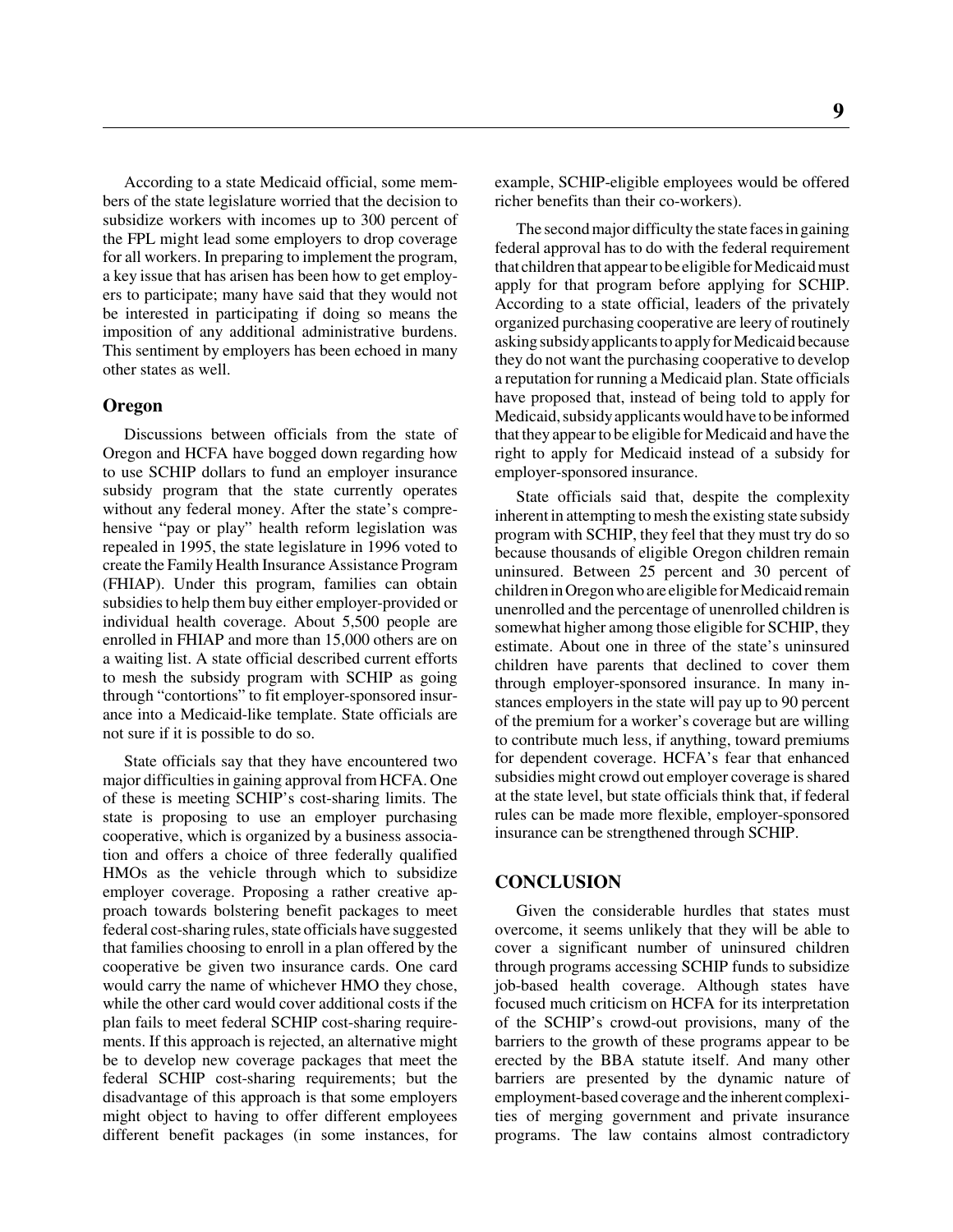elements because it seeks to provide health coverage to uninsured people with incomes higher than those eligible for Medicaid without inducing both employers and employees currently paying for coverage to drop it. That is a fine line for state officials to walk when attempting to implement a complex program.

There is little doubt that HCFA has some discretion and could take steps to make the subsidy programs easier to implement and administer (for example, by relaxing the 60 percent employer contribution requirement). But it appears probable that interpreting the law as flexibly as possible, which many states are clamoring for, would go only so far and that the growth of such subsidy programs would remain inherently limited under the current statute.

Yet the importance of such efforts should not be underestimated. Despite the limits and contradictions inherent in using SCHIP to subsidize employer coverage, state experiments that attempt to do so may generate a great deal of valuable experience and practical knowledge. Developing on-the-ground experience on how to mesh government subsidies with employer coverage would take on new importance should Congress at some point consider expanding efforts to subsidize health coverage for working Americans in a more comprehensive and systematic way.

# **ENDNOTES**

1. A HCFA official interviewed during the preparation of this article said the agency was attempting to issue the final regulations by September 2000.

2. Health Care Financing Administration (HCFA), "State Child Health; Implementing Regulations for the State Children's Health Insurance Program," proposed rules, *Federal Register*, 64, no. 215 (November 8, 1999).

3. Because of considerable turn-over in SCHIP, an estimate of people currently enrolled in SCHIP would be considerably lower than the 2 million figure of people enrolled at some point during the year.

4. HCFA, "The State Children's Health Insurance Program Annual Enrollment Report, October 1, 1998–September 30, 1999," 2: accessed May 4, 2000, at http://www.hcfa.gov/init/ enroll99.pdf, 2.

5. The BBA appropriated \$24 billion over five years and \$40 billion over 10 years to help states expand children's health insurance.

6. For more information on this aspect of SCHIP, see Richard Hegner, "The State CHIP: How Much Latitude Do the States Really Have?" Issue Brief No. 725, National Health Policy Forum, George Washington University, October 1, 1998; see also Sara Rosenbaum, Kay Johnson, Colleen Sonosky, Anne Markus, and Chris DeGraw, "The Children's Hour: The State Children's Health Insurance Program," *Health Affairs,* January/February 1998, 76-77.

7. HCFA, "State Child Health," 60962.

8. Institute for Health Policy Solutions (IHPS) and National Governors' Association (NSA), "Coordinating State Children's Health Insurance Coverage: Design and Implementation of Premium Assistance Programs," summary of conference, October 5, 1999, Washington, D.C. This document provides a good summary of early experiences under premium subsidy programs and identifies many of the issues that have arisen.

9. The state matching rate under SCHIP is 30 percent less than the historic state Medicaid rate. Thus, if a state's current rate is 50 percent under Medicaid, it drops to 35 percent under SCHIP. The federal matching rate for SCHIP is capped at 85 percent of total program costs; thus, state matching requirements range between 15 and 35 percent, compared to 23 to 50 percent for Medicaid.

SCHIP offers states the option of covering uninsured children with family incomes up to 200 percent of the federal poverty level (FPL), using capped federal funds with a significantly higher federal matching rate than for Medicaid. For states whose Medicaid eligibility levels already exceeded 150 percent of the FPL, eligibility limits under SCHIP may exceed those levels by as much as 50 percentage points. As a result, some states have chosen SCHIP eligibility standards as high as 300 percent of the FPL.

10. Catherine Hoffman and Alan Schlobohm, "Uninsured in America: A Chart Book," second edition, Kaiser Commission on Medicaid and the Uninsured, Washington, D.C., May 2000, 101. Data taken from Table 17 (entitled "Characteristics of Uninsured Children [Less than Age 19], 1998") are Urban Institute estimates based on March 1999 Current Population Survey.

11. Providers participating in Medicaid must accept Medicaid payment rates as payment in full. States must make additional payments to qualified hospitals that provide inpatient services to a disproportionate number of Medicaid recipients and/or to other low-income or uninsured persons under what is known as the "disproportionate share hospital" (DSH) adjustment. Excessive use of the DSH adjustment resulted in rapidly increasing federal expenditures for Medicaid. However, under legislation passed in 1991, 1993, and again within the BBA, the state allotments for payments to DSH hospitals have become increasingly limited. (See Mary Onnis Waid, "Brief Summaries of Medicare and Medicaid, Title XVIII and Title XIX of the Social Security Act," Health Care Financing Administration; accessed May 23, 2000, at http:// www.hcfa.gov/medicare/ormedmed.htm.

12. Waid, "Brief Summaries of Medicare and Medicaid."